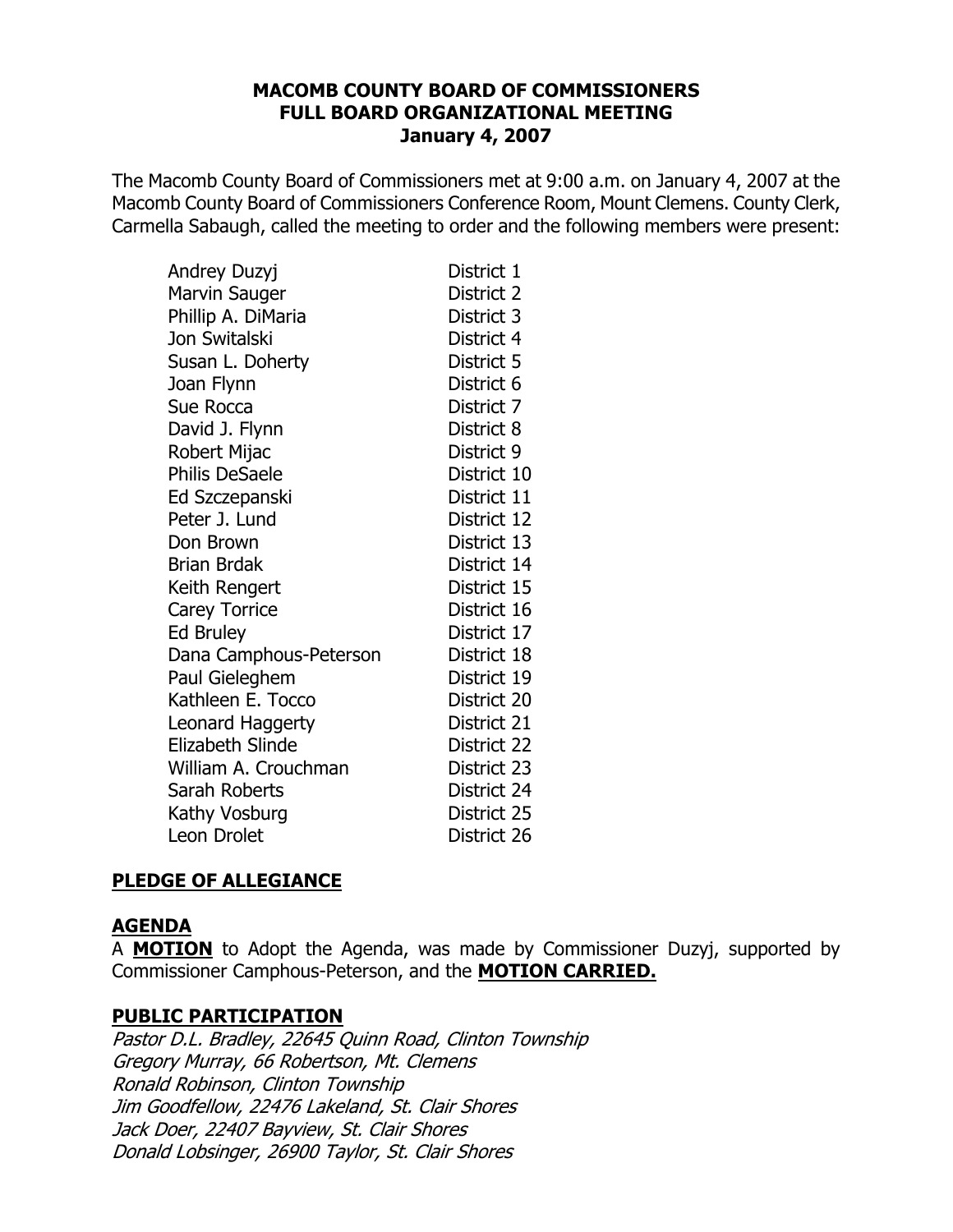Unidentified Speaker, 4746 Whispering Pines Drive

# <u>TEMPORARY CHAIRMAN</u>

The Clerk called for nominations for Temporary Chair.

Commissioner Camphous-Peterson nominated Commissioner Duzyj, supported by Commissioner Doherty.

There being **NO** other nominations, a vote was taken and Commissioner Duzyj was elected <u>TEMPORARY CHAIRMAN</u>.

### <u>CHAIRMAN</u>

Temporary Chairman Duzyj called for nomination for Chairman.

Commissioner Mijac nominated Commissioner Gieleghem, supported by Commissioner Doherty.

Commissioner Haggerty nominated Commissioner Crouchman, supported by Commissioner Sauger,

A **MOTION** to close nominations was made by Commissioner Switalski, supported by Commissioner Drolet, and the **MOTION CARRIED**.

## <u>ROLL CALL VOTE FOR CHAIRMAN</u>

|                          | <b>GIELEGHEM</b> | <b>CROUCHMAN</b> |
|--------------------------|------------------|------------------|
| <b>BRDAK</b>             | X                |                  |
| <b>BROWN</b>             |                  | X                |
| <b>BRULEY</b>            | χ                |                  |
| <b>CAMPHOUS-PETERSON</b> | X                |                  |
| <b>CROUCHMAN</b>         |                  | Χ                |
| <b>DESAELE</b>           |                  | X                |
| DI MARIA                 | X                |                  |
| <b>DOHERTY</b>           | X                |                  |
| <b>DROLET</b>            |                  | X                |
| FLYNN, David             | X                |                  |
| FLYNN, Joan              |                  | X                |
| <b>GIELEGHEM</b>         | Χ                |                  |
| <b>HAGGERTY</b>          |                  | Χ                |
| <b>LUND</b>              |                  | X                |
| <b>MIJAC</b>             | X                |                  |
| <b>RENGERT</b>           |                  | X                |
| <b>ROBERTS</b>           | X                |                  |
| <b>ROCCA</b>             |                  | X                |
| <b>SAUGER</b>            |                  | X                |
| <b>SLINDE</b>            |                  | X                |
| <b>SWITALSKI</b>         | Χ                |                  |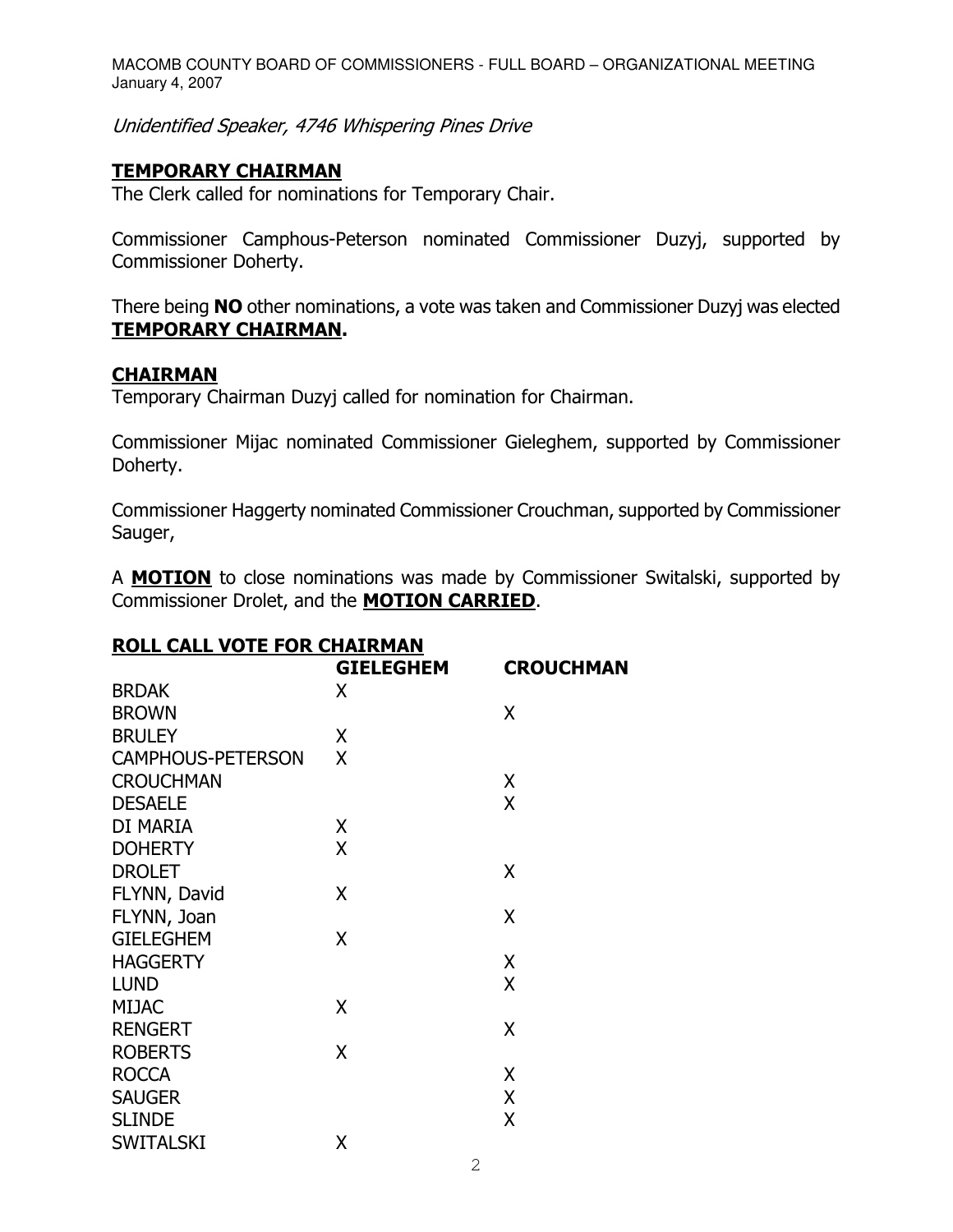| <b>TOTAL</b>       | 13 | 13 |
|--------------------|----|----|
| DUZYJ              | X  |    |
| <b>VOSBURG</b>     |    |    |
| <b>TORRICE</b>     | x  |    |
| <b>TOCCO</b>       | x  |    |
| <b>SZCZEPANSKI</b> |    |    |
|                    |    |    |

| 2 <sup>nd</sup> ROLL CALL VOTE FOR CHAIRMAN |  |
|---------------------------------------------|--|
|---------------------------------------------|--|

|                          | <b>GIELEGHEM</b> | <b>CROUCHMAN</b> |
|--------------------------|------------------|------------------|
| <b>BRDAK</b>             | X                |                  |
| <b>BROWN</b>             |                  | X                |
| <b>BRULEY</b>            | X                |                  |
| <b>CAMPHOUS-PETERSON</b> | <b>PASS</b>      |                  |
| <b>CROUCHMAN</b>         |                  | Χ                |
| <b>DESAELE</b>           |                  | $\overline{X}$   |
| DI MARIA                 | Χ                |                  |
| <b>DOHERTY</b>           | X                |                  |
| <b>DROLET</b>            |                  | X                |
| FLYNN, David             | X                |                  |
| FLYNN, Joan              |                  | X                |
| <b>GIELEGHEM</b>         | X                |                  |
| <b>HAGGERTY</b>          |                  | Χ                |
| <b>LUND</b>              |                  | X                |
| <b>MIJAC</b>             | X                |                  |
| <b>RENGERT</b>           |                  | X                |
| <b>ROBERTS</b>           | X                |                  |
| <b>ROCCA</b>             |                  | Χ                |
| <b>SAUGER</b>            |                  | X                |
| <b>SLINDE</b>            |                  | X                |
| <b>SWITALSKI</b>         | X                |                  |
| <b>SZCZEPANSKI</b>       |                  | X                |
| <b>TOCCO</b>             | χ                |                  |
| <b>TORRICE</b>           | X                |                  |
| <b>VOSBURG</b>           |                  | X                |
| <b>CAMPHOUS-PETERSON</b> | Χ                |                  |
| <b>DUZYJ</b>             | X                |                  |
| <b>TOTAL</b>             | 13               | 13               |

### TEMPORARY CHAIR CALLED A HALF HOUR RECESS A5 9:30 a.m. 10:00 a.m. BACK IN SESSION

| 3 <sup>RD</sup><br><b>ROLL CALL VOTE FOR CHAIRMAN</b> |                  |                  |
|-------------------------------------------------------|------------------|------------------|
|                                                       | <b>GIELEGHEM</b> | <b>CROUCHMAN</b> |
| <b>BRDAK</b>                                          |                  |                  |
| <b>BROWN</b>                                          |                  |                  |
| <b>BRULEY</b>                                         |                  |                  |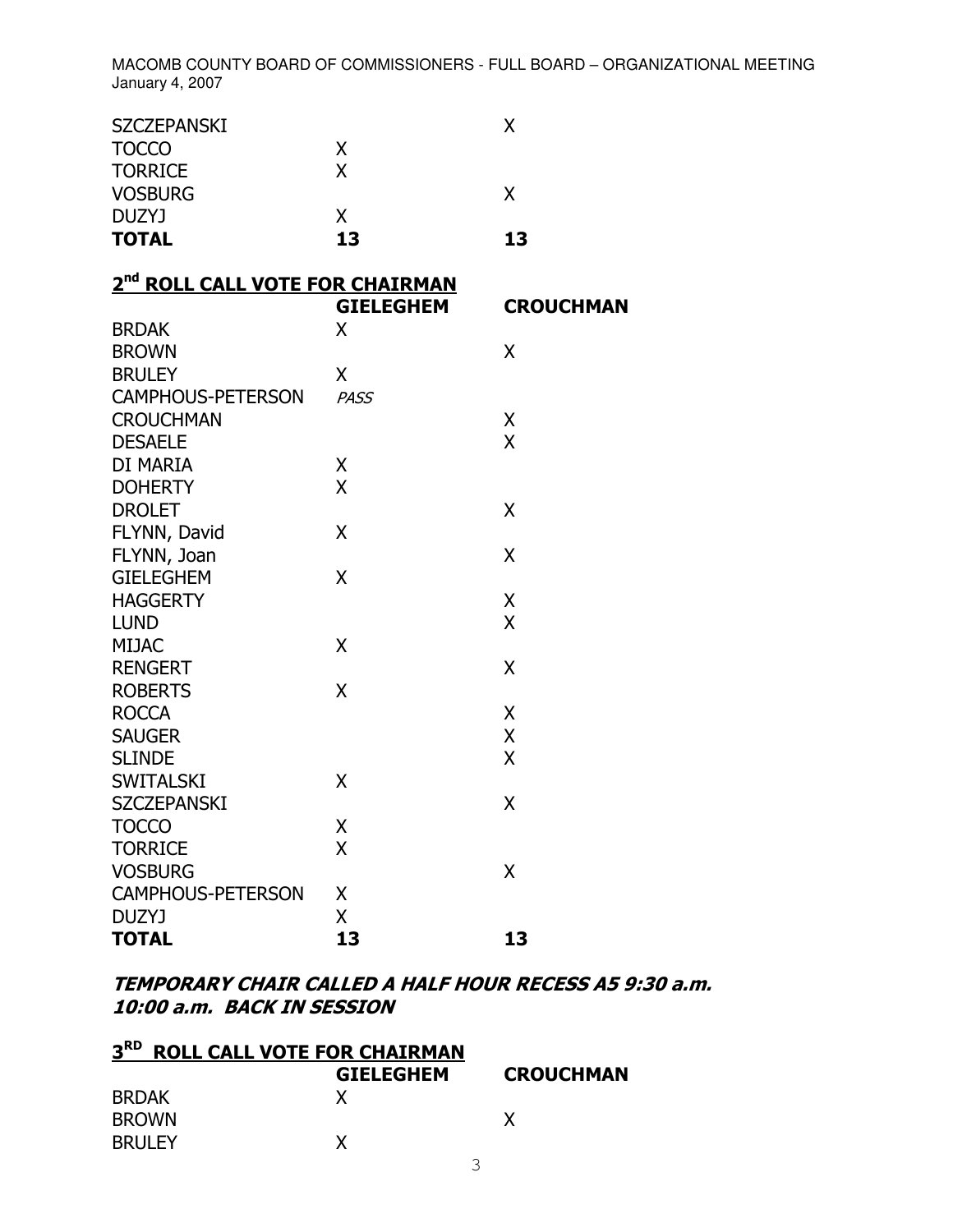| <b>CAMPHOUS-PETERSON</b> |    | Χ  |
|--------------------------|----|----|
| <b>CROUCHMAN</b>         |    | X  |
| <b>DESAELE</b>           |    | X  |
| DI MARIA                 | χ  |    |
| <b>DOHERTY</b>           | X  |    |
| <b>DROLET</b>            |    | Χ  |
| FLYNN, David             | Χ  |    |
| FLYNN, Joan              |    | χ  |
| <b>GIELEGHEM</b>         | X  |    |
| <b>HAGGERTY</b>          |    | X  |
| <b>LUND</b>              |    | X  |
| <b>MIJAC</b>             | X  |    |
| <b>RENGERT</b>           |    | χ  |
| <b>ROBERTS</b>           | X  |    |
| <b>ROCCA</b>             |    | X  |
| <b>SAUGER</b>            |    | Χ  |
| <b>SLINDE</b>            |    | X  |
| <b>SWITALSKI</b>         | Χ  |    |
| <b>SZCZEPANSKI</b>       |    | Χ  |
| <b>TOCCO</b>             | X  |    |
| <b>TORRICE</b>           | X  |    |
| <b>VOSBURG</b>           |    | Χ  |
| <b>DUZYJ</b>             | Χ  |    |
| <b>TOTAL</b>             | 12 | 14 |

## <u> COMMISSIONER WILLIAM CROUCHMAN ELECTED AS CHAIRMAN – TWO YEAR</u> <u>TERM ENDING DECEMBER 31, 2008.</u>

### TEMPOARY CHAIR CALL S A 15 MINUTE RECESS 10:15 a.m. 10:30 a.m. BACK IN SESSION

## <u>VICE-CHAIRMAN</u>

Temporary Chairman Duzyj called for nominations for Vice-Chairman.

Commissioner Sauger nominated Commissioner Camphous-Peterson, supported by Commissioner Haggerty.

Commissioner Brdak nominated Commissioner Doherty, supported by Commissioner Tocco.

A **MOTION** to close nominations was made by Commissioner Szczepanski, supported by Commissioner Switalski, and the MOTION CARRIED.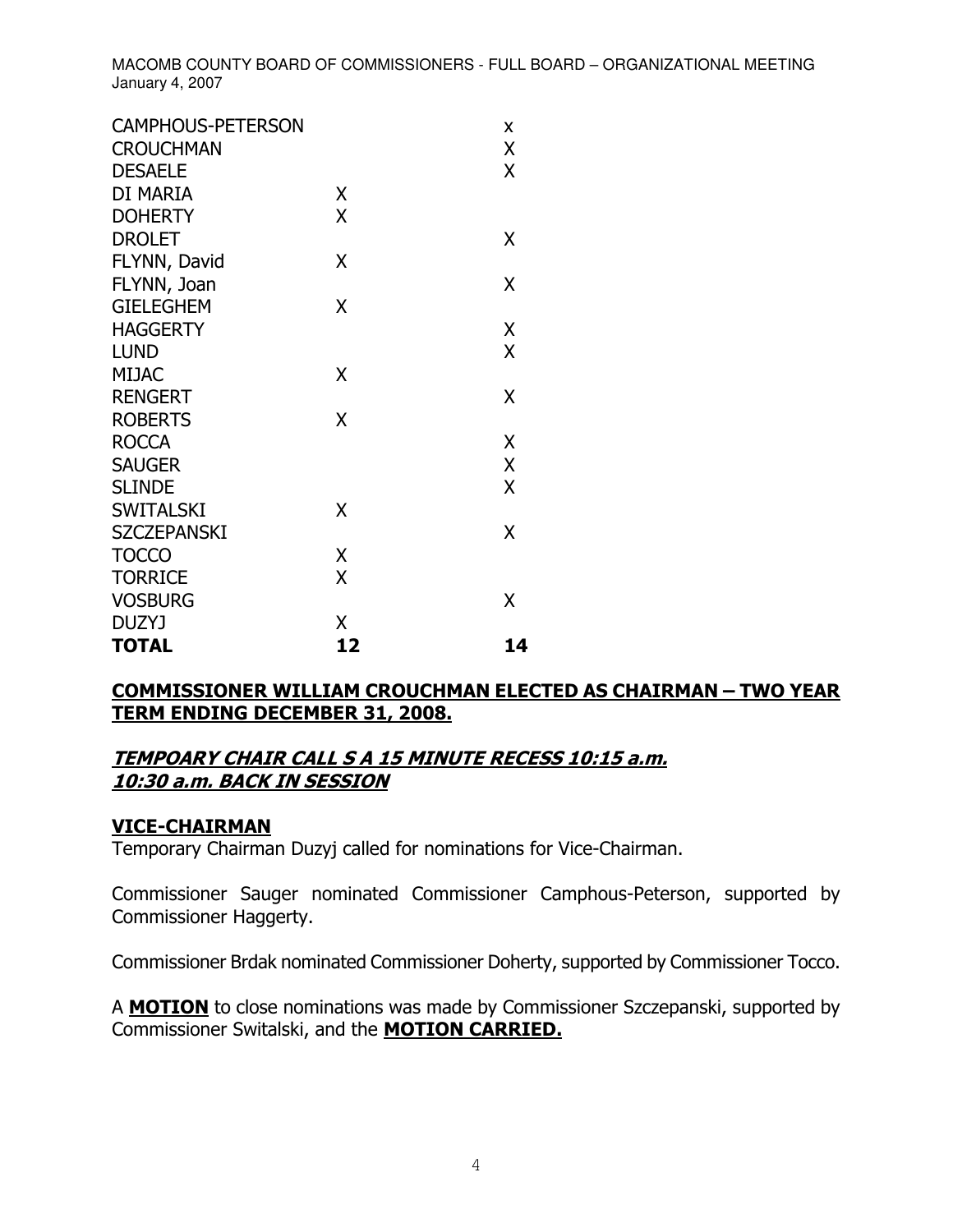| <b>ROLL CALL VOTE FOR VICE-CHAIRMAN</b> |                          |                |
|-----------------------------------------|--------------------------|----------------|
|                                         | <b>CAMPHOUS-PETERSON</b> | <b>DOHERTY</b> |
| <b>BRDAK</b>                            |                          | X              |
| <b>BROWN</b>                            | X                        |                |
| <b>BRULEY</b>                           |                          | X              |
| <b>CAMPHOUS-PETERSON</b>                | X                        |                |
| <b>CROUCHMAN</b>                        | X                        |                |
| <b>DESAELE</b>                          | X                        |                |
| DI MARIA                                |                          | X              |
| <b>DOHERTY</b>                          |                          | $\overline{X}$ |
| <b>DROLET</b>                           | X                        |                |
| FLYNN, David                            |                          | X              |
| FLYNN, Joan                             | X                        |                |
| <b>GIELEGHEM</b>                        |                          | X              |
| <b>HAGGERTY</b>                         | X                        |                |
| <b>LUND</b>                             | X                        |                |
| <b>MIJAC</b>                            |                          | X              |
| <b>RENGERT</b>                          | $\sf X$                  |                |
| <b>ROBERTS</b>                          |                          | X              |
| <b>ROCCA</b>                            | X                        |                |
| <b>SAUGER</b>                           | X                        |                |
| <b>SLINDE</b>                           | X                        |                |
| <b>SWITALSKI</b>                        |                          | X              |
| <b>SZCZEPANSKI</b>                      | X                        |                |
| <b>TOCCO</b>                            |                          | X              |
| <b>TORRICE</b>                          |                          | X              |
| <b>VOSBURG</b>                          | X                        |                |
| <b>DUZYJ</b>                            |                          | X              |
| <b>TOTAL</b>                            | 14                       | 12             |

## <u> COMMISSIONER CAMPHOUS-PETERSON ELECTED AS VICE-CHAIR – ONE YEAR</u> <u>TERM ENDING DECEMBER31, 2007.</u>

## <u>SERGEANT-AT-ARMS</u>

Temporary Chairman Duzyj calls for nominations for Sergeant-At-Arms.

Commissioner Mijac nominated Commissioner Torrice, supported by Commissioner DiMaria.

Commissioner Joan Flynn nominated Commissioner Haggerty, supported by Commissioner Szczepanski.

A **MOTION** to close nominations was made by Commissioner Drolet, supported by Commissioner Szczepanski, and the **MOTION CARRIED**.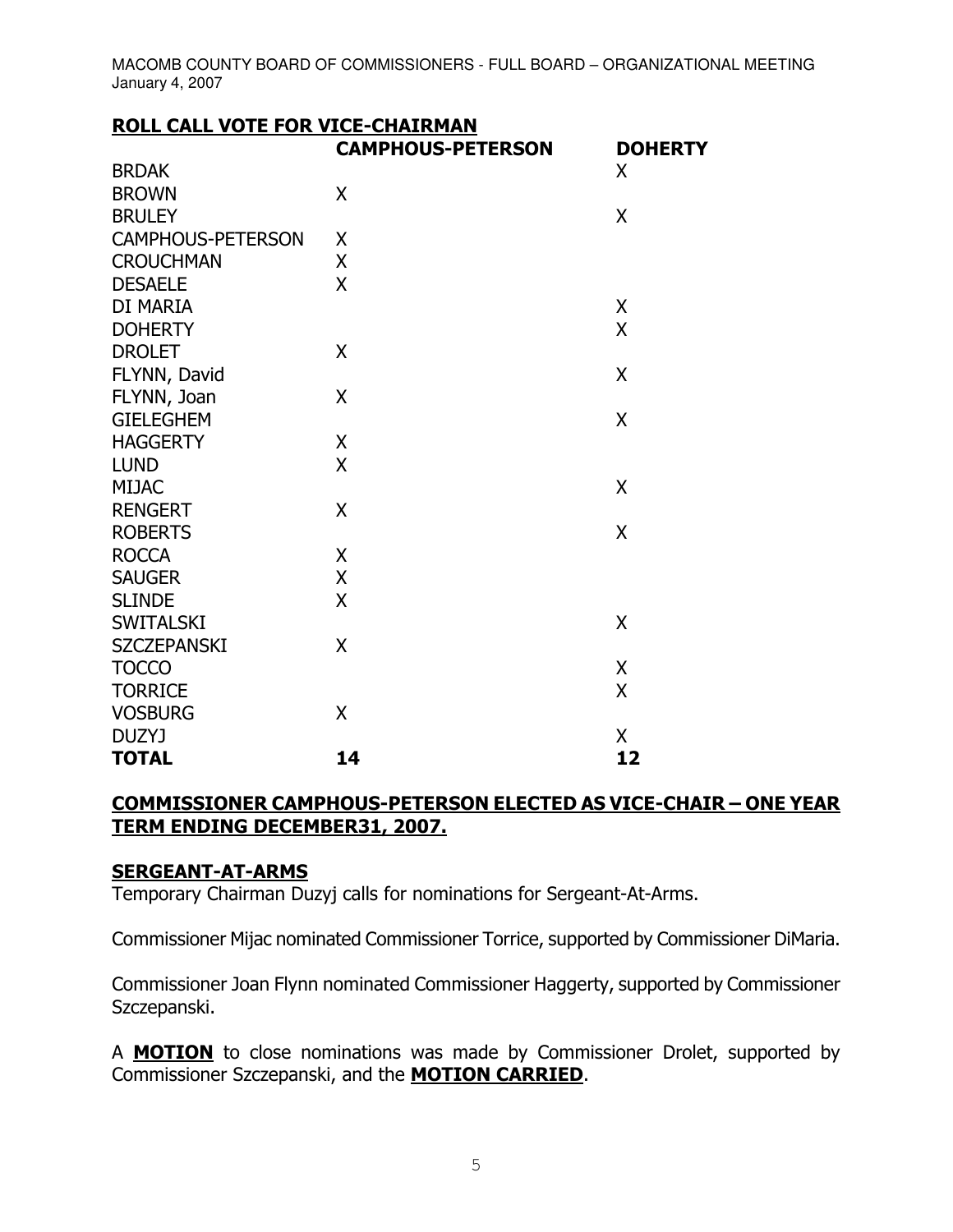## **ROLL CALL VOTE FOR SERGEANT-AT-ARMS**

|                          | <b>TORRICE</b> | <b>HAGGERTY</b> |
|--------------------------|----------------|-----------------|
| <b>BRDAK</b>             | X              |                 |
| <b>BROWN</b>             |                | Χ               |
| <b>BRULEY</b>            | X              |                 |
| <b>CAMPHOUS-PETERSON</b> |                | Χ               |
| <b>CROUCHMAN</b>         |                | Χ               |
| <b>DESAELE</b>           |                | X               |
| DI MARIA                 | X              |                 |
| <b>DOHERTY</b>           | X              |                 |
| <b>DROLET</b>            |                | χ               |
| FLYNN, David             | X              |                 |
| FLYNN, Joan              |                | Χ               |
| <b>GIELEGHEM</b>         | X              |                 |
| <b>HAGGERTY</b>          |                | X               |
| <b>LUND</b>              |                | X               |
| <b>MIJAC</b>             | X              |                 |
| <b>RENGERT</b>           |                | X               |
| <b>ROBERTS</b>           | X              |                 |
| <b>ROCCA</b>             |                | Χ               |
| <b>SAUGER</b>            |                | X               |
| <b>SLINDE</b>            |                | X               |
| <b>SWITALSKI</b>         | X              |                 |
| <b>SZCZEPANSKI</b>       |                | X               |
| <b>TOCCO</b>             | Χ              |                 |
| <b>TORRICE</b>           | X              |                 |
| <b>VOSBURG</b>           |                | X               |
| DUZYJ                    | Χ              |                 |
| <b>TOTAL</b>             | 12             | 14              |

#### **COMMISSIONER HAGGERTY ELECTED SERGEANT-AT-ARMS - ONE YEAR TERM ENDING DECEMBER31, 2007.**

#### **CHAIRMAN CROUCHMAN TOOK HIS SEAT**

#### **PUBLIC PARTICIPATION**

Pastor D.L. Bradley, 22645 Quinn Road, Clinton Township Jack Doer, 22407 Bayview, St. Clair Shores Donald Lobsinger, 26900 Taylor, St. Clair Shores Gregory Murray, 66 Robertson, Mt. Clemens James McCarthy, Former County Commissioner - District 8

## **ROLL CALL ATTENDANCE**

| Andrey Duzyj       | District 1 |
|--------------------|------------|
| Marvin Sauger      | District 2 |
| Phillip A. DiMaria | District 3 |